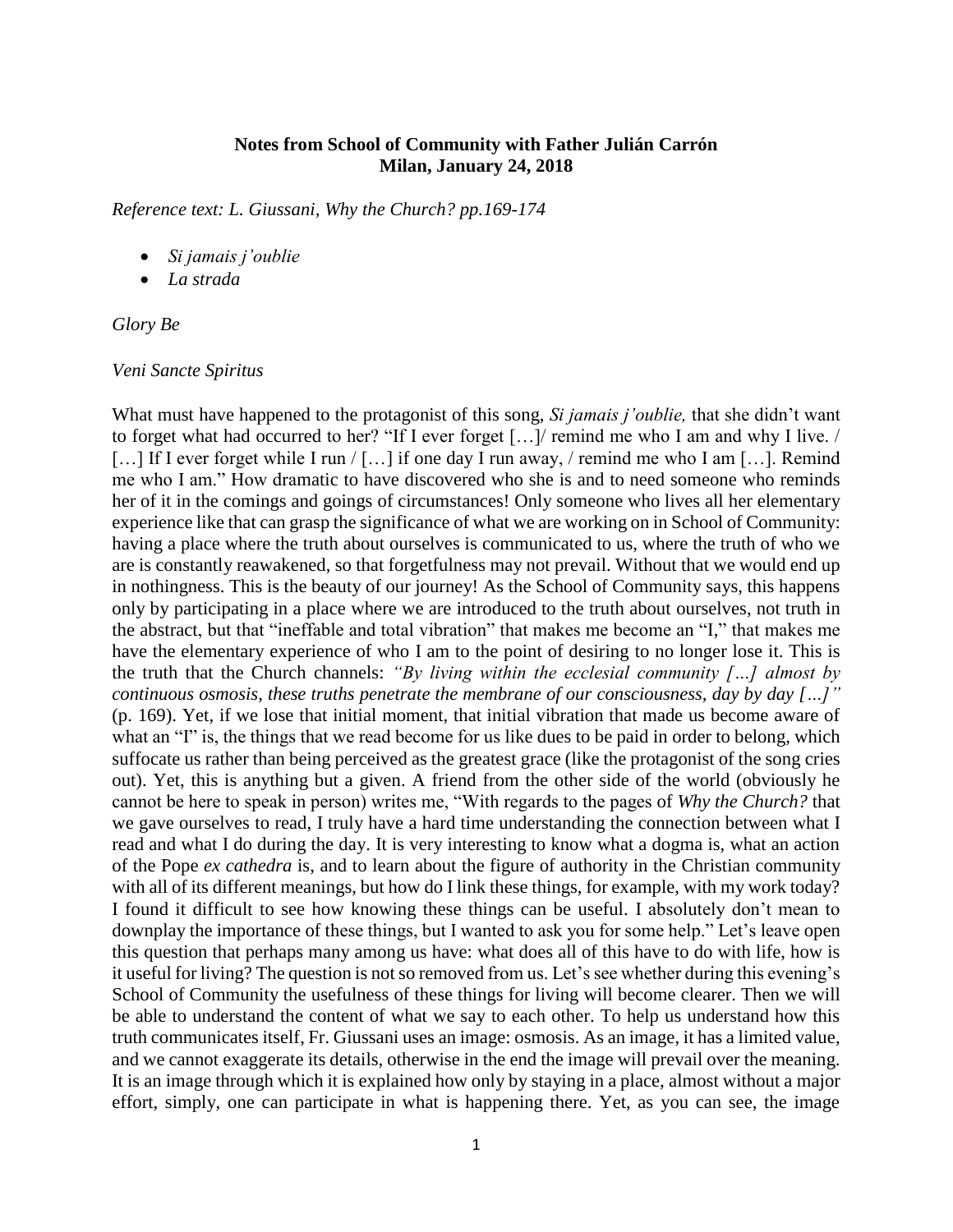immediately triggers reactions. Someone comments, "I fear this osmosis: one can be tempted to think that it will happen without Him. Then, I find myself…" I remember what a high school kid said at the end of a lesson I had given on the miracles the disciples saw happening daily as they shared their life with Jesus, "I would be careful not to become too attached!" Others, instead, think that the image of osmosis is too weak, "I think that this image is a bit too passive in contrast with the work that you always indicate for us to do: a continuous comparison and verification in our own experience." Let's see whether the following contributions can help us understand.

*I wanted to ask for your help on the point that you just mentioned. I will read the passage of the School of Community that challenged me in particular:* "It is by remaining within, by living within the ecclesial community that, almost by continuous osmosis, these truths penetrate the membrane of our consciousness, day by day, in an incalculable way, enabling us to attain that certainty and clarity of truth which we need in order to face life" *(p. 169). When I read those lines, I had a hard time continuing, because I felt deeply challenged. I have lived in the community for many years, but nonetheless I still find myself living my daily life always full of thoughts and strong preoccupations. One lives his daily life giving all of himself: energy, determination, all of himself. Yet, I often get home in the evening and in looking at what I have lived, I look at myself and, sometimes, rather than feeling strengthened, I feel weakened in my self-awareness. This raises questions in me, in the sense that it seems to be the exact opposite of that certainty of truth of which Fr. Giussani speaks, which furthermore is extremely desirable, because I think it describes a…*

Do you understand why the protagonist of the song asks someone to remind her? If we who have the good fortune of having this companionship find ourselves like that in the evening, imagine how dramatic it is for a person who realizes that she is totally alone in reality.

*So, I asked myself where the problem is, because for me it isn't enough to live the life of the companionship if I am not present. For me it isn't enough to live the companionship mechanically, it isn't enough to be there as if I were soaking in a water bath. I am deeply struck when you warn us that the true risk we run is that our faith is a faith with "an expiration date." Each time you say this I feel my legs shaking, because you are saying it to us who live in the community. You may say it also to other people, but you say it to us as well.*

I am saying it to myself!

*Thus, I understand that it isn't just a figure of speech, but rather a concrete risk, because I see its traces, I already see the signs in my daily life. The weakening I mentioned before is a sign for me. Furthermore, I have also experienced periods of time in which being in the community causes my heart to atrophy, in the sense that the community can be perceived as inadequate. Therefore, the issue has to do with me. Fr. Giussani says that truth can penetrate me if it passes through the membrane of our consciousness.*

Perfect! Do you see? When life becomes pressing we begin to realize that in that moment some elements are present suggesting how to respond to the questions we have. Let's repeat it, "The membrane of our consciousness." Anything but mechanical!

*Exactly. Yet, it is precisely there that I had this question: What can reawaken the "I," what can make that membrane of consciousness vibrate, that is, allow it to let something pass through, ensuring that the dynamic described by Fr. Giussani may take place, so that a person may attain that certainty and grow? I truly need help on this.*

What do you think?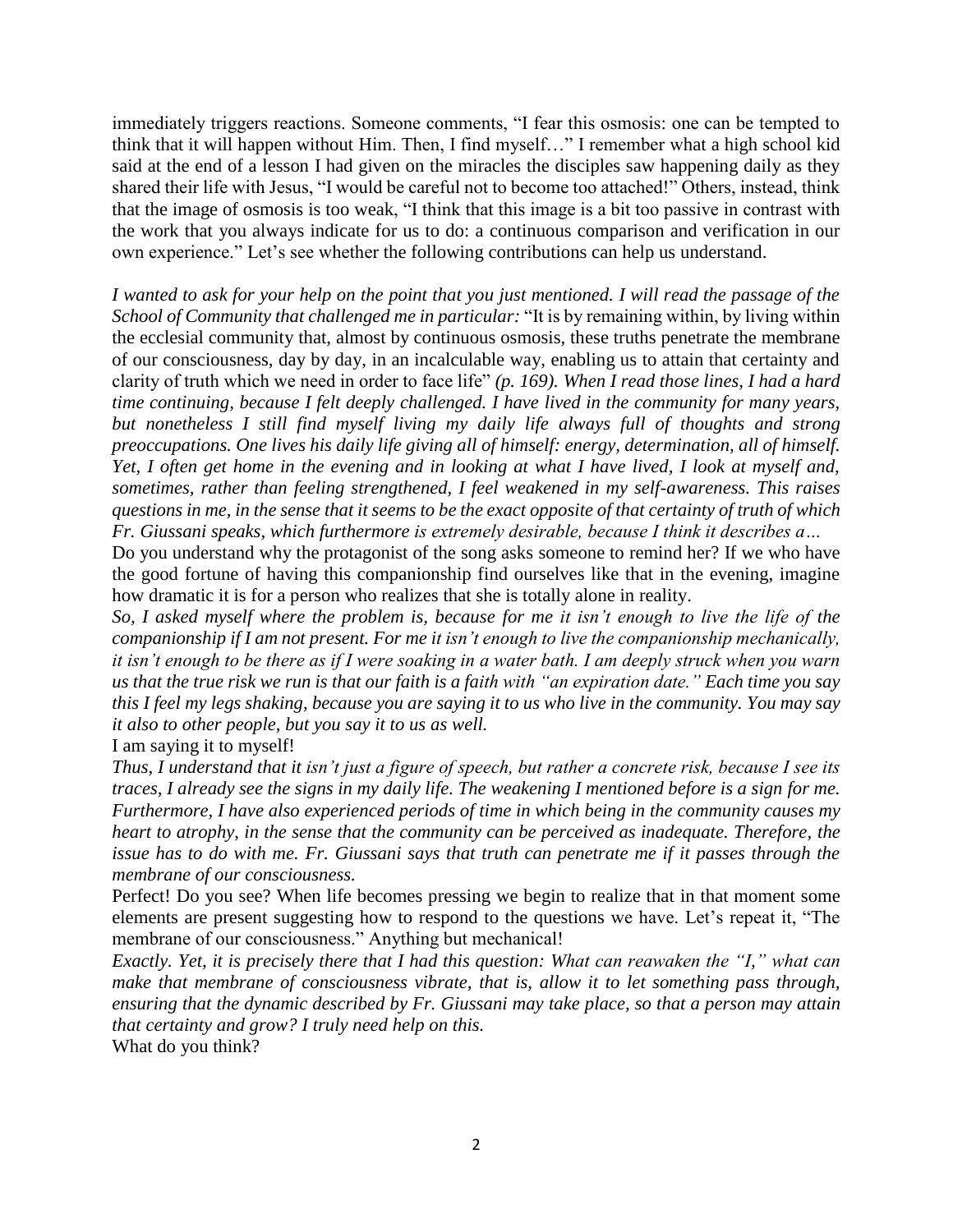*After a very strong impact with the point in the text on the Ordinary Magisterium, I realized how well it fits with life, ordinary life, like the text says. I was helped with this by Beginning Day and by your insistence on poverty.*

Since you are an engineer, explain the image of osmosis to us.

*Lately, I have often experienced a newness in the way I look at things and my position in the face of circumstances and people in our companionship, that is, the Church, but the scientific description of osmosis helped me understand how such newness can grow. In fact, any kind of osmosis happens when there is a difference in potential, in pressure, in concentration. Without this difference osmosis doesn't happen, everything remains in balance and nothing moves. In this sense, I realized that only if I am poor, that is, if there is a disproportion, and I allow this disproportion to be present, can osmosis take place and a new life enter—the newness that I see in the faces of all my friends can become mine too. This poverty, this staying disarmed in front of the companionship and all of reality, is truly the only possibility that something can happen. It became clear to me that because this osmosis takes place, poverty represents the true possibility that I can be myself and in a certain sense be a protagonist. In fact, this osmosis doesn't take place automatically, in a way that, ultimately, would be alienating. It wouldn't suit me! I understand this because, often, staying with the companionship and being faithful to the gestures that are proposed doesn't bring any newness. In the face of failure and disappointment the final judgment is that all these activities are useless (I said it often!), but this judgment emerges when I think that I already know and I don't admit the disproportion, my need. On the contrary, by accepting this dramatic disproportion I experience this newness within the mysteriousness of our companionship and within all of reality; I see that this newness begins to enter me. This newness manifests itself at minimum as a new knowledge of myself and of reality, accompanied by an unthinkable freedom even in the face of my and other people's mistakes. Therefore, I am no longer afraid at finding myself disarmed and powerless in many circumstances. This disproportion even becomes desirable as I recognize that I am not alone, because that poverty of spirit is the sign of His happening, the sign that the Event is happening to me now, like you said at Beginning Day.*

What is this difference in "potential" you mentioned? Explain this better to us.

*It is the disproportion with reality that I perceive. In the end, in many circumstances I feel that I am inadequate, that I desire a lot, more than what in any case is immediately available in my relationship with reality: with my students, in my relationships with the people I love most. I realized that by admitting that this disproportion exists—simply that it exists—my position is different, and particularly with respect to our relationship with the companionship, I perceive the other as different. That's it, the other is different. By admitting that this difference exists, I can become involved, and He enters. What is beautiful is that I truly don't feel alone.* Why don't you feel alone?

*Because this desire, this disproportion, this drama, are not something that I create on my own. I have noticed that when sometimes I desire to experience these things I can't, and I have to beg for them.*

The difference in potential is between what the Church is and who I am. Thanks to this difference we can understand what the Church is and what she brings, and the nature of the difference in potential between the Church and my need. Because everything is not equal; the Church and I are not the same thing. The Church constantly provokes in me the reawakening of my "I" and generates poverty in me. How many times have we quoted the Unnamed lately? The difference in potential is what made the Unnamed, with all the mistakes he had made, find something so different that he exclaimed, "Now I know myself, I understand who I am" (A. Manzoni, *I promessi*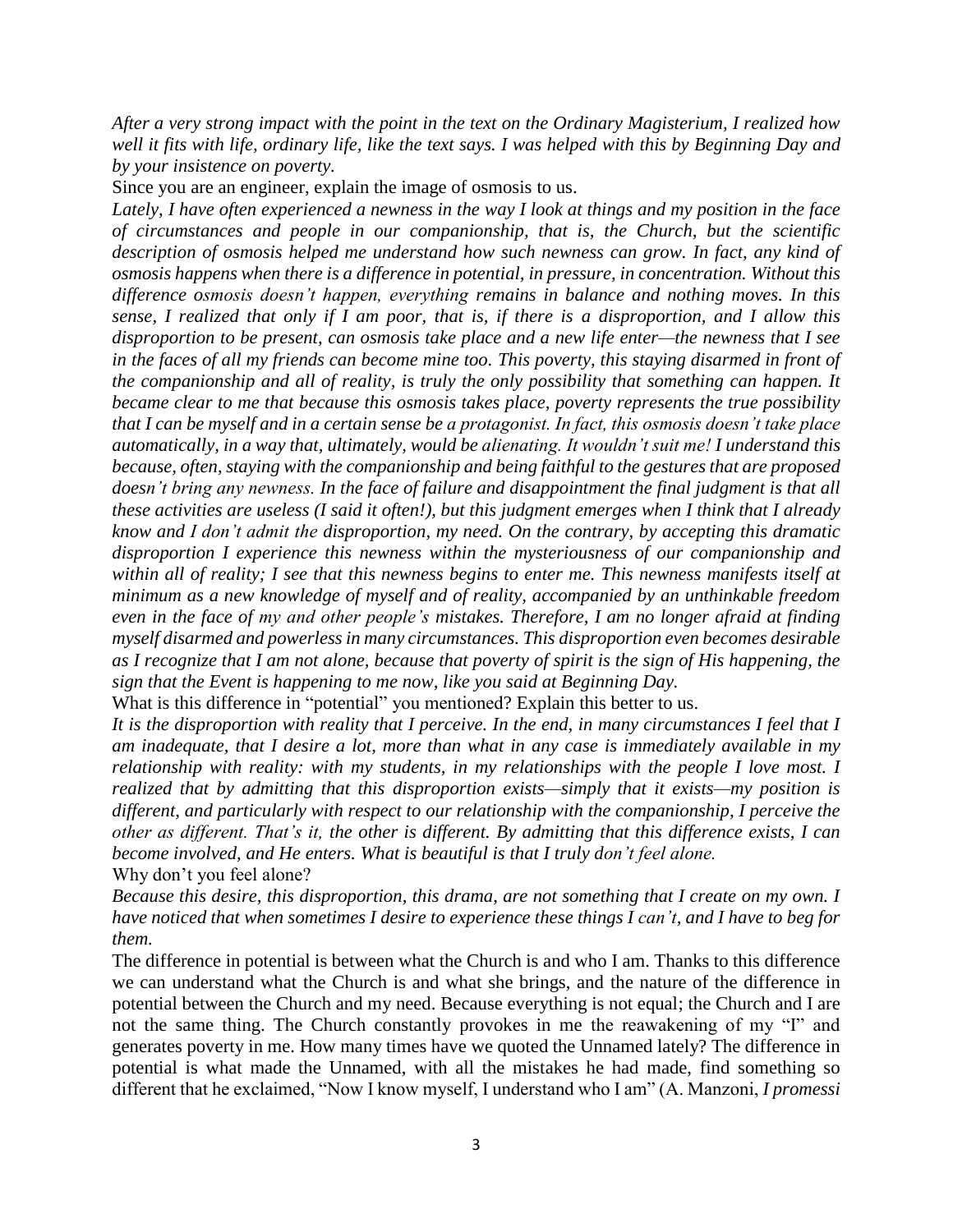*sposi [The Betrothed]*, BUR, Milan 2012, p. 481). This difference in potential triggered in him such poverty that from that day he would be there insistently, like a beggar, waiting at the the Cardinal's door. It is the possibility for understanding what the Church is and what difference she brings into the world. Christ is so different that He even generates the poverty we need to let Him enter.

## *Poverty is not an effort I make. In fact, this…*

Exactly. Each person must discover it within oneself, within one's own experience, otherwise they are words that one doesn't even notice, and which one can resist. Why? It always comes to mind what Pope Benedict XVI reminded us of in *Spe Salvi*, that *"Progress is possible only in the material sphere. […] Yet in the field of ethical awareness and moral decision-making* [in what concerns relationships]*, there is no similar possibility of accumulation for the simple reason that man's freedom is always new, and he must always make his decisions anew. These decisions can never simply be made for us in advance by others" (no. 24).* It isn't mechanical, it cannot be mechanical. That is why Fr. Giussani uses with crystal clear precision the word "consciousness." If, when the Lord chooses me to make Himself heard, pulls me out of my distraction and makes me poor again, I don't regain self-awareness and I don't welcome Him constantly, He doesn't pass through, He doesn't enter me! We can find ourselves in front of millions of miracles, like the Pharisees did, and not let Him enter. It isn't that the difference in potential wasn't in front of them, but the membrane of their consciousness wasn't letting Him pass through. We must understand that the image is not mechanical, that the crack through which this difference can pass must always be present. Here lies the drama of our freedom, thank God! That is why I want to reassure those who are afraid of osmosis. It's not a problem, don't worry, because this difference will not enter into you if you don't want it to! The Mystery doesn't take advantage of your being distracted to enter into your home! He passes only through your awareness. I think this is crucial because otherwise we make everything become mechanical; we think that it is enough to stay here warming the chair. This is the formalism that we have spoken about lately. On the contrary, it is our openness—you used the word "poverty"—than can let this newness enter. This is the drama we find ourselves living.

*As I read the part of School of Community on the Extraordinary Magisterium I was struck when Fr. Giussani says, "When a dogma is proclaimed in the Church, it is never the fruit of some hasty conviction or ill-considered reaction. Rather, it is similar to what happens to us when, after an encounter or a particularly significant event, a clear awareness of impressions, convictions, or intuitions that we have been harboring for a long time dawns on us, enabling us to give expression to them. For the life of Christ in the history of the Church is a life that grows. The whole richness of the truth is Christ: the life of the Church is increasingly conscious of all […] that it itself holds. The dogmatic formulation coincides with this leap of quality in terms of the conscience of the Church and, therefore, of the people in it" (pp. 172-173). I discovered that for me it is exactly the same. The same dynamic described here happens to me: I too need to continuously become aware of what is already happening to me. A short while ago I was at a Sunday Mass during which the Baptism of a child that I didn't know at all was celebrated. During the celebration, suddenly I found myself deeply moved and one thought in particular entered my mind: "Am I really here, is it truly me who this morning got up, got dressed and first thing, came to visit You in Your house? Who are You for me, so that I freely decided to come here? Do I love You more than I am aware of?" I can't explain it well, but in that moment, I suddenly became aware that my particular history is interwoven with my relationship with Him and that often, immersed in my ideas and images, in*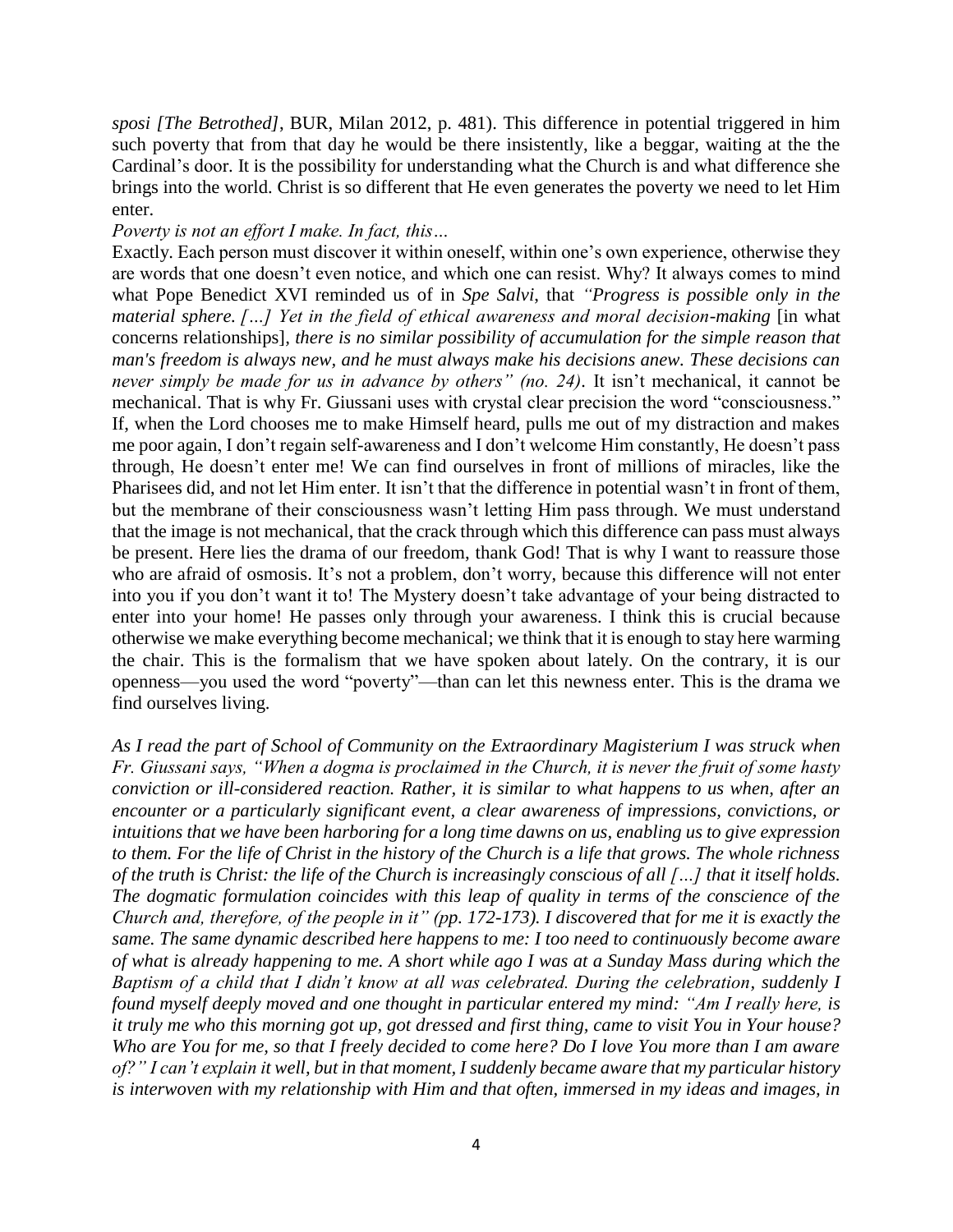*the thoughts I have about myself, I don't even notice it. I was surprised by the same intuition when I was so deeply moved in front of that unknown child: "Am I really moved because this child is becoming Yours? Who are You for me that I am moved at the thought that also that child can begin to enjoy a relationship with You? You have truly taken hold of me. I know You, this very fact reveals to me that my life is interspersed with signs left by You, otherwise my being here today and this being immensely moved for that child wouldn't be possible." Therefore, a new question arose in me: "Can I truly say that You are enough for my heart?" In that moment I thought of my life, of the faces that accompany my life and that mark my particular history, people who have been taken hold of like me, and all of a sudden, I thought, "I am actually happy. I am grateful for what is present in my life." This realization challenged in one instant all the images I have about my fulfillment (at my age, I am not married yet, I don't have a career, etcetera, etcetera), because in thinking of those faces I realized that the gratitude for His companionship that dominates my life is enough to make me happy. All the questions about myself don't go away, but I was deeply struck by the realization—thinking of my experience—of being already grateful and happy for everything that is present in my life. It was a surprise for me, I was surprised by myself also because, very often, when I pay attention only to my thoughts and images, a complaint prevails in me. This tiny fact struck me deeply, because it made me desire more and more to know, to become aware of what has already happened in my life, to submit reason to experience more and more. "I already know You, there are already traces left by You in my life, but I really need to learn to look at how You are already enough for me, how it has already happened that I am glad and fulfilled." I would really bet everything on this gladness, because I continue to sink back while everything is already present. The point is to know that intuition of an instant that I had, to know that gladness that already exists in my life. I can say that what is enough for my heart exists because it happened to me. I already have everything. We already have everything We only have to know it and become ever more aware of it. This is striking. I am the first who takes for granted this everything that has already taken hold of me, because my life is so interwoven with that relationship that it is almost immediate. Yet, I would take it for granted if it weren't so real.*

By participating with ever growing awareness in the life of the Church, a fact like a Baptism can reawaken this self-awareness. To how many of us has it happened that we attended a Baptism where almost nothing happened? On the contrary, when one follows the repercussions, one begins to realize that this being struck to the core, this being struck so powerfully is the way in which Christ makes Himself present, it is the way through which I know him, how the divine passes into me, how the divine reaches me. I know You. At the same time, as we always tell each other, I am not finished knowing Him! His revelation makes Him more and more present as Mystery and thus I want to learn more and more so that I can look at what happened to me, to look at You. That is how the Church makes us know ourselves and Him, because she makes possible a human experience that cannot be compared with any other. What a grace to already be able to say, "What is enough for my heart exists because it happened to me"! Not because I am clever, or because I measure up to it, but "because it happened to me," while many people are still seeking, gropingly, for something that makes life a true life. This is what communicates itself—also to our friend who wrote me from the other side of the world—through this human reality that is the Church. This makes even the particular moment become enthralling.

*At this week's School of Community, I was particularly struck by the passage on living the moment as an aspect and in function of our love for everything. Lately, for me living the moment has become crucial for my life, particularly because in the past years it has been one of the things, or*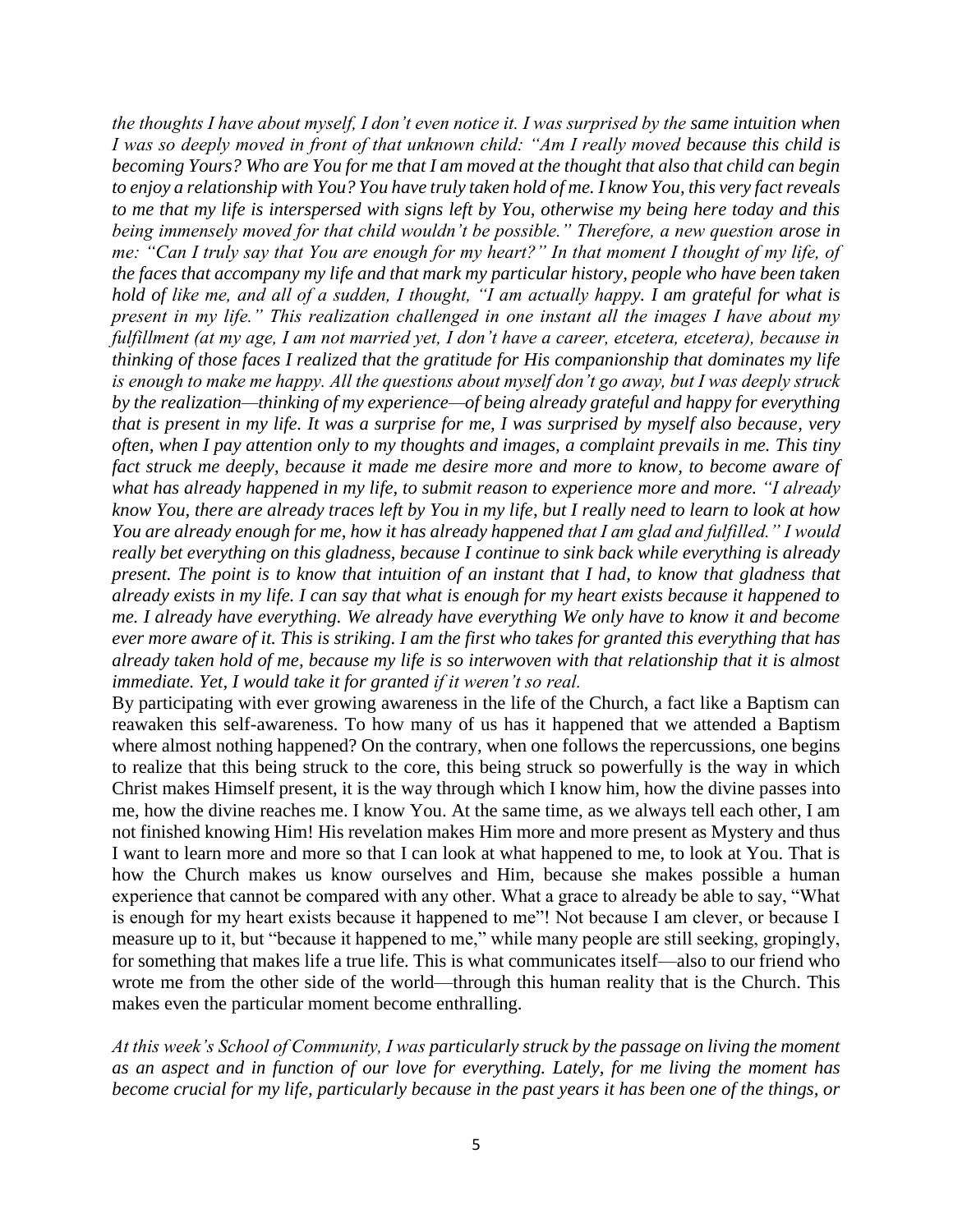*better, the thing I struggled with most. I am thinking of my job: I began to work just a few years ago and I have been dissatisfied most of the time because I didn't like what I was doing. I started every year telling myself that finally this year would bring me the recognition I was expecting. The years went by and the recognition never came. On the contrary, my frustration and anger increased, because I was living every year in function of the next. The present moment wasn't even considered. In those years in which entrusting myself seemed to be the most difficult thing in the world, I begged a lot to be able to live the moment and face the present. Often in tears, angry and disheartened about many things, I struggled to remain attached to the companionship and the friends who most helped me to face my difficulties. In the many conversations I had with my friends, each time I felt I was at the same point, not moving forward. My awareness remained the same and that saddened me deeply. The other day, by chance, I was talking with a coworker and she was asking me my plans for this coming year, if I had some ideas, and I was surprised by the fact that I didn't have any plans; for the first time I was truly interested in living the moment. I wondered how what to me seemed like magic had become possible, but I realized that it isn't a sudden magical effect, but rather the fruit of this work that I did almost unaware. For years, I asked to learn to truly entrust myself like Our Lady, to be truly open, not just to a certain point, like I had always done. All of this passed through the thousand questions and conversations, and it was crucial to understand that the point is not to censor the need, the desire for a good, and to feel fulfilled in my job (because at a certain point I tried to erase everything), but that the only thing that is worthwhile is looking at things within my suffering and my anger toward a destiny that is not completely mine. Being able to live my need without censoring anything, without being scandalized by the fact that for me it was hard, and that I didn't seem to make any progress, was the turning point that finally allowed me to breathe, to look at the "crack" almost with tenderness and to be finally able to live this moment.*

The change that the Church introduces reaches that point! Because, one can know everything but not live in the present, never live the present moment, always feeling uncomfortable with oneself. That is why you shouldn't underestimate these signs, because they are a sign of the One who makes the present *present*, the last thing we should take for granted. I always remember the phrase from one of Graham Greene's novels: "For me the present is never now" (Graham Greene, *The End of the Affair).* The most dramatic thing is to never be one with ourselves, not even for a moment. That is why the fact that someone can catch himself living the present like this, reveals what passes through the presence of the Church in which we are immersed. For years we can think that we are stuck in the same position because things happen in time according to a plan that is not ours, but only someone who has the awareness of entrusting oneself realizes that it is precisely that, not some kind of magic, that makes everything different.

It is an awareness that grows, a life that grows and touches an aspect of reality that we face now: politics and the elections.

## *Here we are at the elections, then.*

#### They come, as usual!

*The elections have happened many times since I met the Movement forty years ago (now I am 65). Yet, I realized the grace of having a different position. Generalizing a bit brutally and ironically, one could say that together with many friends who were sons of the 1968 student protest, I have progressed through many steps. At the beginning I followed, often reluctantly, the indications regarding which party to vote for and which candidates (which I supported even more reluctantly) within that party. Next, I supported our people involved in politics, because they were "ours"*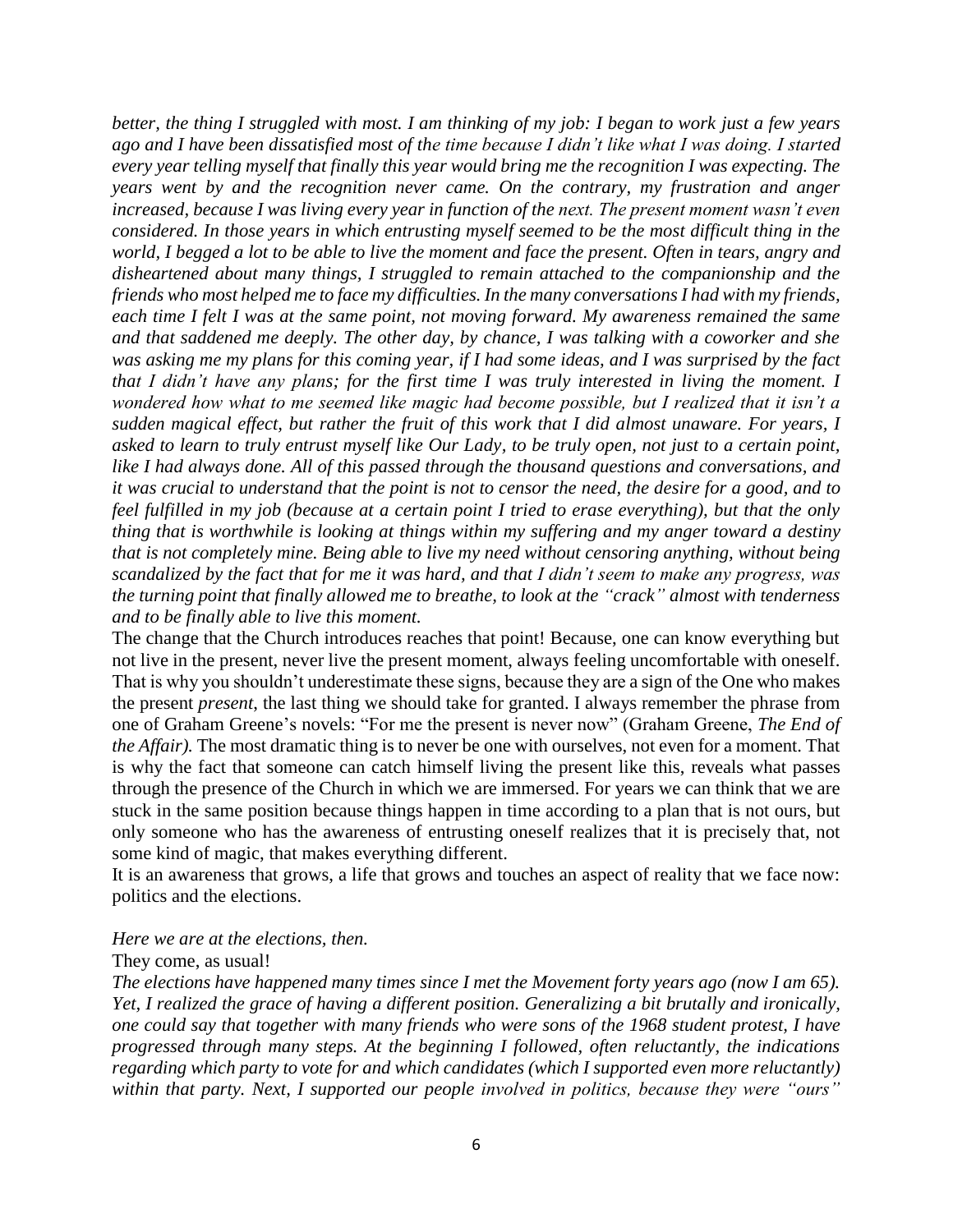*(what can one do but support "our people"?). The next step was to support those who defended "our works", because "the works represent a paradigmatic presence in society," "long live the works anyhow and anywhere." Later, the grid of our possible choices widened. I thought I understood that one needed to identify the candidates by whom one felt represented, those who were affirming the founding principles of European and Italian society. Here I was, then, at work, combing through faces and programs: this one a little better, that other a little worse, but perhaps that other … Today all these positions appear to me to be positions on the sidelines, because ultimately, I am not present. I am not denying anything about the past, in fact my gratitude grows for a journey that I was allowed to make by following the Movement. So now, in looking at the positions that the political world offers us daily, I found myself saying the same words as our friend the inmate that you have recalled to us many times: they cannot behave differently because they have never been treated like I have been treated. What is evident for me is very distant for them because they don't have an experience in which their "I" has flourished again. To be more specific, I am struck in particular by two dimensions that are systematically avoided. The first is a reading of the situation. I will limit myself to only three of the prophetic reminders made by the Pope. First: no one acknowledges—and therefore announces as the starting point of any action that we are at war, the "third world war fought piecemeal." Second: the economic system doesn't hold because it is based on exploitation and a culture of waste which are devastating people and the planet. Third: migration is an unstoppable and global phenomenon. The second dimension that is ignored is to identify a subject who is qualified to face the problems. In this case too, the Pope never tires of reminding us to never delegate to anyone else, but rather for each of us to take up our own task and responsibility, which creates a people, in the sense of the unity created by each person's unique freedom. On the contrary, politics continues to propose solutions that assume that politics itself is the only possible subject to be changed. The result of this double blindness is the schizophrenia we witness daily. Yet, today—and this is the newness—instead of being scandalized or feeling powerless, I find myself moved to be involved in the process, to meet the politicians, but no longer as in the past trying to find some benefit for our side or hoping to distill some unlikely economic, ethical, and cultural convergence… (how many times have we been actors in this depressing play!). They are all inherently losing positions because they expect something "from" politics. The truth is exactly the opposite: the politicians—like everyone else need me, need us. In fact, without a personal experience of newness they will never be able to see and understand and therefore act differently. It is a total overturning of how politics is conceived of. I notice today that politics is mainly lived as a god before which the individual must bow down. The political issue has instead become interesting because, if I am part of it as a protagonist, it goes to the heart of being and becomes an opportunity to recognize the disarming victory of Christ who changes everything and everyone. A presence that is free, light, and creative, in which you are no longer anyone's slave, because you are bound to the only One for whom it is worthwhile living. Thank you, an immense thank you for your fatherhood.* 

This is an example of the journey of someone who, by participating in the Christian community and accepting all the challenges of life, grows in self-awareness to the point of making manifest unmasking any ideological claim of politics without withdrawing from the world—the newness with which we can look at politics. This allows one to offer his contribution while overcoming the temptation, at times widespread also among us, of disassociating oneself, a temptation the Bishops of Lombardy stressed in their note on the elections you can find on the CL website. The personal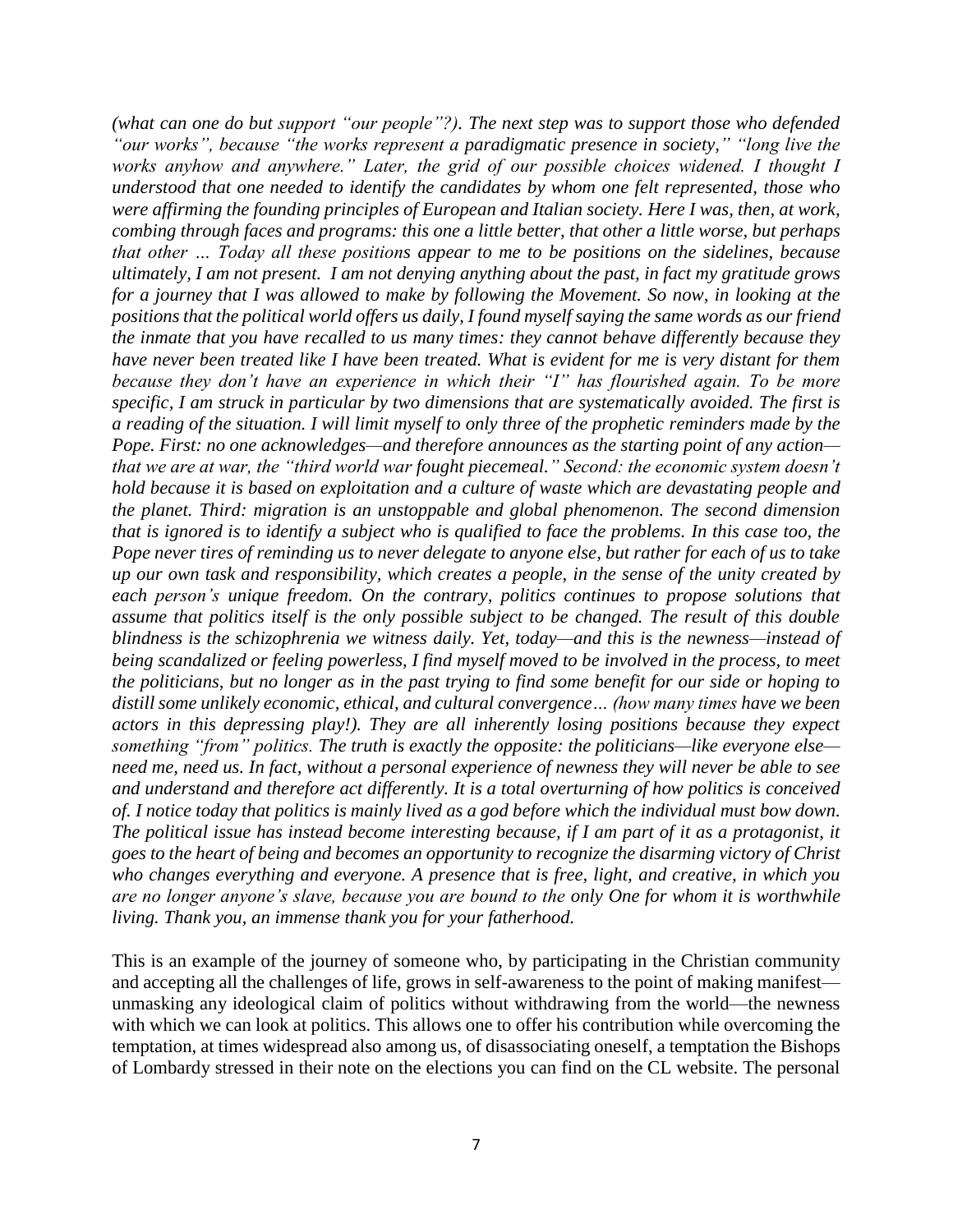journey that was just described is tied to the journey that we have all made within the life of the Movement.

*I think this personal journey corresponds to an objective journey of the Movement in the past years. If we don't understand this objective journey, we lose track of a piece of Italian history, not just our own. The objective role of the Movement is demonstrated by the fact that we stopped merely defending our side, our things, in a country where everything ends up in a brawl and began trying to be of service to a common good, to an industrious coexistence, to a real possibility of governing. This is the "political" value of these years that I would like to document in four steps. First: your letter to the daily* La Repubblica *on May 1st, 2012, which, by admitting our limitations put into play the positivity of the contribution we could make. The second important step: the participation in the Rimini Meeting of two Presidents of the Italian Republic, Napolitano and Mattarella. In recent years they have given expression to that solid bedrock of our country that is concerned about Italy's economic crash and the divisions that could take our country into a permanent decline. In his speech at the Meeting, Napolitano spoke about the need to continue building Italy from the bottom while looking for the common good (and he repeated this when he was re-elected, recalling exactly that speech). Mattarella reminded us that the "we" is democracy and to pass from the "I" to the "we" allows us to look at the future. Then we had a conversation on this fundamental point. Third step: in these difficult years, we continued to try and build intermediate bodies; for example, the Food Bank, AVSI, Cometa* [a place committed to fostering, educating, and assisting with the development of children and young people in general, and to supporting their families]*, Portofranco* [a study center where volunteers help students in middle and secondary school with their homework and with remedial study programs] *and many others, examples of works promoting the good of all. We have continued to encourage those who are involved in "works." Think of the flier of the Compagnia delle Opere*  [Companionship of Works] *on this unpredictable moment in history, of the idea of building by working. We have continued to stress subsidiarity, asserting that Italy is built by coming together and being educated to build starting from a lived ideal, from the bottom up, while everyone is talking about analyses that skip reality. Fourth step: the many presentations of Disarming Beauty with a total openness in which you, Carrón, met with people who embody the most advanced secular concern for our country; people who are very distant from us, but who agreed on this point: the most important thing for politics is helping to build our social reality founded on amazement, openness, love for the ideal, and faith. Let's think of the many articles in daily newspapers like the one in* La Repubblica *titled "*In politics, too, the other is a good*" [http://english.clonline.org/default.asp?id=559&id\_n=20175]. Without this there is no coexistence. In this moment in which we must choose, we cannot forget the Movement's political role as "pre-political party", as was written in the flier* "Politics, Essential Dimension of Civil Coexistence," *which quotes the Pope's speech in Cesena. This is precisely the "political" role that the Movement has witnessed to in recent years—political in the sense that the Pope gave to this word in his speech—a public role, in front of everyone and for the good of all in the form of a presence that can be encountered, not at all spiritualistic.*

This way that you describe emerged in the past years also in our university students. They have made attempts that sprang from the experience they live.

That is why before Christmas I asked a group of university students about their experience in their Departments, and whether this experience was helping them to face the upcoming elections.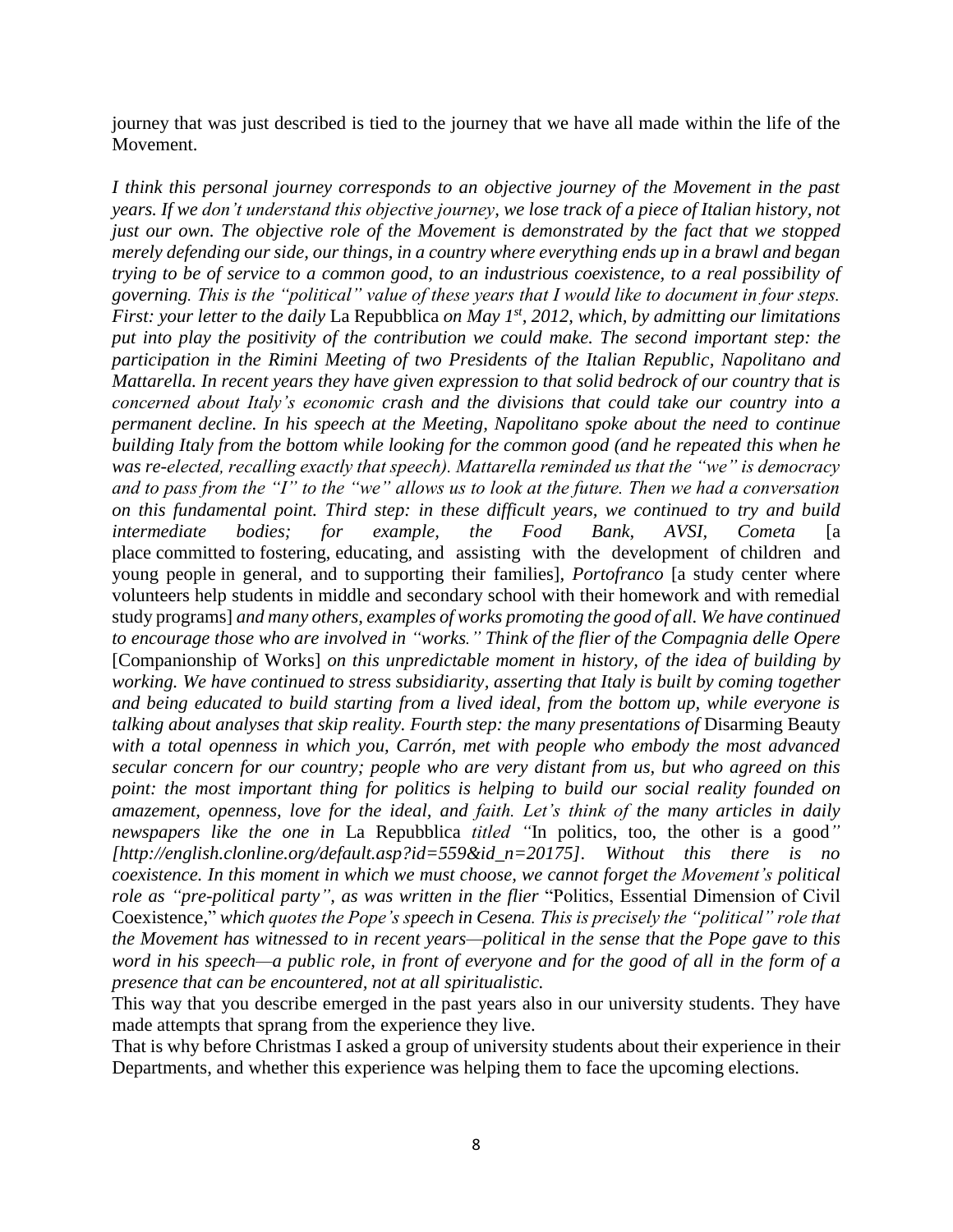*To answer this question, we looked at the journey we have made in recent years. One student recounts, "Over a year ago the university administration proposed modifying the academic calendar in a rather substantial way. We, the students, didn't agree. I was struck by the different attitude we had as compared to the representatives of other groups, even groups that were very respectable and full of intelligent people with great technical experience. They were angry and annoyed and didn't budge from their "no." We endeavored to understand what the real needs of the university were, and the Dean, once he saw our attitude, involved us in the planning, asking us to be the first to describe what the main needs of all the groups were. Months of work were followed by an effective reform that tries to take into consideration the needs of all. I was struck that little by little the other groups relinquished their initial attitude and joined in this process. Because of the diversity of subjects at play, it was essential to take into account all the relevant aspects. In my experience, having a genuine interest for the common good and not for one's own purposes, something that Pope Francis recalled us to in his speech in Cesena, and being open and ready to identify yourself with the other, are the things that most help to build. After having seen this and lived it, I cannot help but take it into account now in view of the elections." In my department the starting point was a need, based on the realization that the students are forced to study in the afternoon subjects from previous years rather than those being presented in their current classes. We presented this problem to the people in the other groups, and together we worked out a solution. We studied the regulations, and after discussing them with the professors, we presented our proposals concerning the reform that had been presented by the university. After two years, the attempt failed; the mandate ended, and we didn't obtain any change. Yet, it wasn't wasted time: our relationship with our schoolmates who, incidentally, are members of a student group with the express goal of "forcing out CL students" from the advising body, grew, and now they have become our friends. We grew a lot, especially in the awareness that any challenge can be faced in a way that is not determined by the outcome. Our group has become a home for everyone, a place of encounter. It is not a chance occurrence that the representatives of the other groups participate in our meetings. An Economics student writes, "It is the unthinkable fruit of a friendship born of work in faculty meetings and during the most recent elections at the university. A representative of another group asked us to begin a project with him to delve deeper into the referendum* [about regional autonomy] *that was held in Lombardy last October. He simply wanted to understand it better. A student who until a few months ago we had a hard time even saying 'hello' to in the cloisters of the university, was now asking me to work with him?! I have this desire to understand too, and I am following him! We started to follow him on this project. Our unity is a historical and cultural newness from which the entire university benefits. Why should it be any different with the political elections?" Taking seriously the needs that present themselves is generating unexpected relationships not only with our schoolmates, but also with the academic administration. Another student recounts, "We organized a meeting to explain the updates of the recent law on how to become a teacher. We meet weekly with professors and administrators to understand how it will be possible to take exams needed for the teacher certification. I would have never imagined what happened the last time we went to the President's offices. We had just gone to notify the President that we would have a meeting. As soon as we told him this, the only thing he said was, "Great idea, just let me know when it is, because I have to see if I can attend." The facts we are recounting document that in front of different circumstances there are alternative positions. Another friend wonders, "Do I stay in my familiar environment or do I risk myself? When I was returning from the university to the boarding house where I live, I was tired, and I only wanted to eat with those I know well, to have a break. When I went to the cafeteria, though,*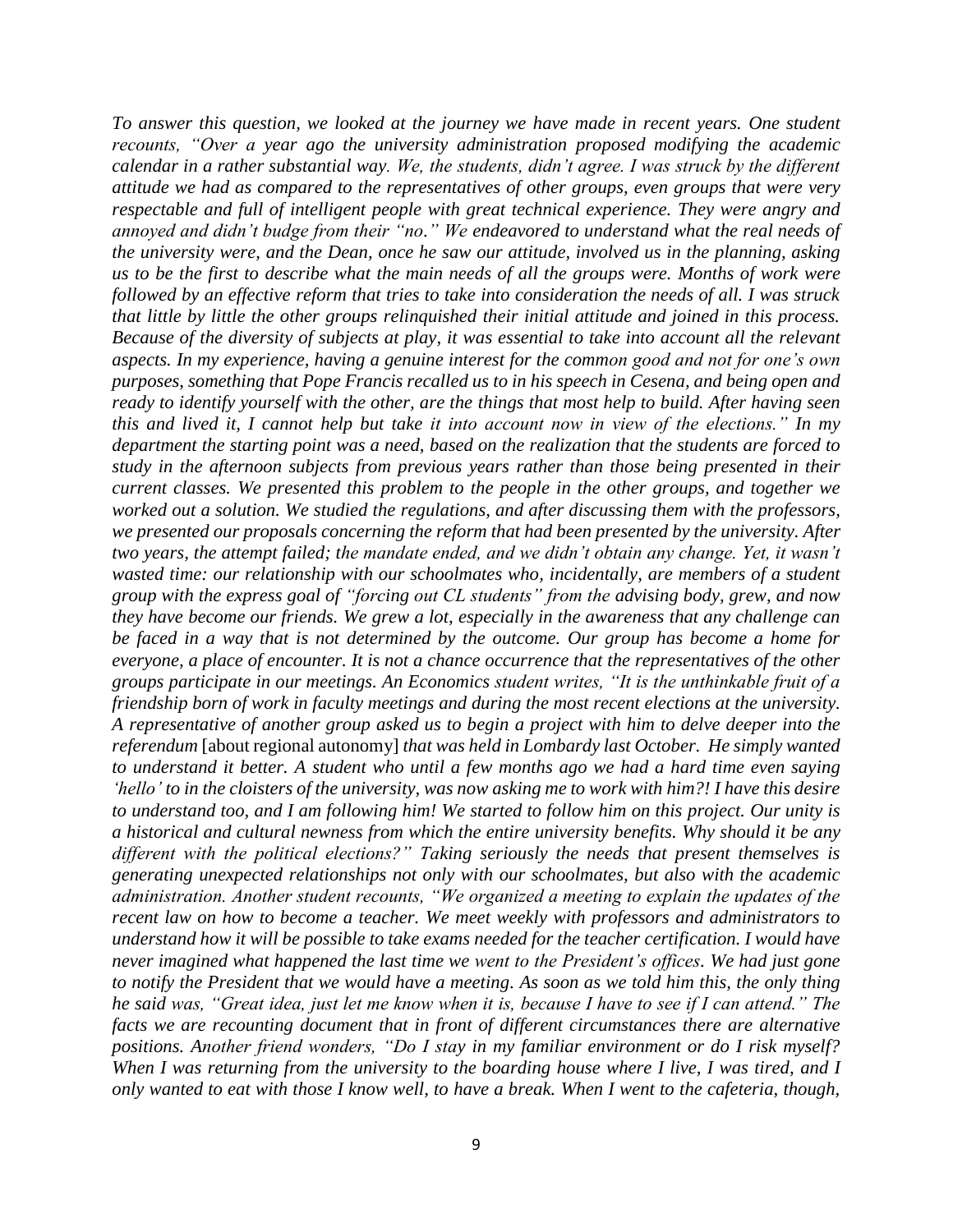*the other women were encouraging me not to eat with the usual people. The electoral campaign was a great opportunity: it helped me to keep my eyes open, to realize what was there, like some young women who were present in my boarding house cafeteria for breakfast, even though nobody wants to talk, or a student sitting next to me in class and everything that exists at the university." The discovery many of us are making is that becoming involved in political life is first and foremost an opportunity to verify faith. This verification generates enthusiasm and makes us become interested in everything, even the political elections, as a friend says, "I wanted to organize a meeting with my friends of the Movement to challenge them, to talk about what we vote for, about the electoral law, who the candidates are, how the forces at play have changed in recent years, what I look at in order to decide for whom to vote. In these years in CLU, the Movement is educating me not to forget anything that happens and not to remain still, watching from the sidelines."*

These are attempts by people who in one way or another decided to get involved. It is not up to us to decide what provocations reality will give us; the elections happen when they do. When that time comes many people get confused and there are those who think about not casting a vote: "At least not this time, then we will see," someone suggests. Instead, this situation can be an opportunity to mature. Think of what we have seen and are seeing in the School of Community: the growth of the Church's awareness doesn't happen outside history, but rather through the provocations of reality. Many times, a dogma was defined specifically after the need had emerged to understand some aspects of the Christian mystery in the face of a historical challenge, and only by starting to work, discuss, and delve deeper, did a clarity emerge. We cannot do it differently. The historical challenges that put the Christian community to work put us to work every day as well. It was from this work that a greater consciousness of the Church emerged. The elections are an opportunity for us to do this.

We have some tools at our disposal to do this work: first of all, the speech of the Pope in Cesena, which is a documentation, as we were saying, of what it means to look at politics with the desire to understand what the common good is. Then there is the inaugural address of Cardinal Bessetti of CEI [the Italian Bishops Conference] and the document from the Bishops of Lombardy. They all express their concern that in the face of general indifference, a subject full of awareness may grow more and more and help to bring greater clarity, not by allowing himself be carried away by the fantasies of some electoral promises, but rather by having the realism of seeing what can be done in this historical moment, without letting the presence of Catholics in different parties result in the body of the Church being torn apart. Together with the flier of the Companionship of Works, these are very useful tools to help us make a journey of greater awareness.

To use them adequately, perhaps it is worthwhile to be reminded of some points that we should treasure from the School of Community. We often say that we are confused about politics. Yet, look at what Fr. Giussani writes in Chapter 3 of *The Religious Sense*: *"The heart of the problem of human knowledge does not lie in a particular intellectual capacity* [no one can take himself out of the game saying that he is not capable, because it isn't a matter of intelligence]. *The more a value is vital and elementary in its importance—destiny, affection, common life* [politics, for example]—*the more our nature gives to each of us the intelligence to know and judge it* [it is through the elementary experience that each person, facing reality, can know and judge]. *The center of the problem is really a proper position of the heart, a correct attitude, a feeling in its place, a morality" (*L. Giussani*, The Religious Sense*, Mc Gill-Queen's, Montreal 1997, p. 30). As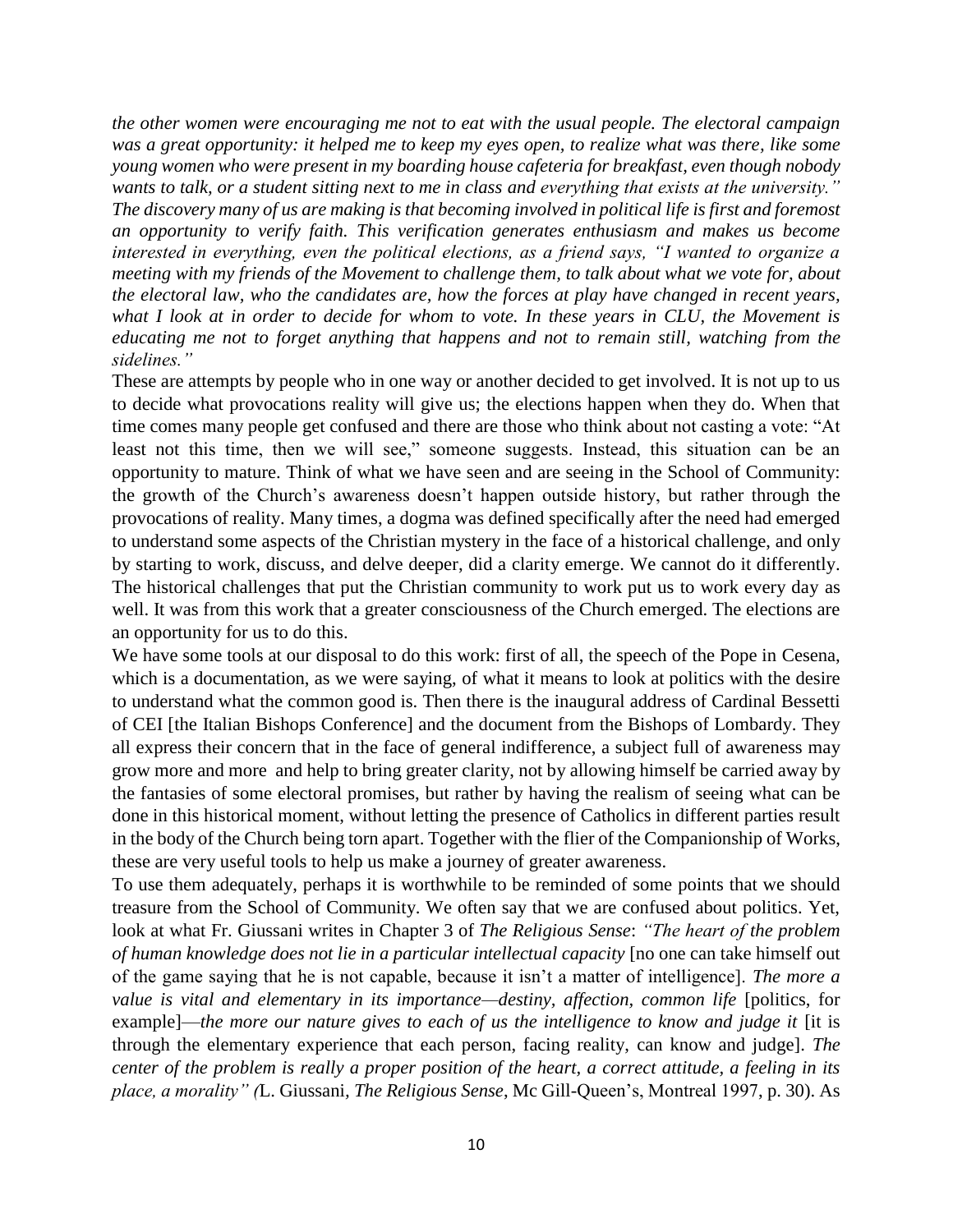we saw, this is linked to the theme of the mission of the Church towards earthly man. Fr. Giussani recalled what is the function of the Church on the world scene, which is the same function as Jesus: to educate us to the religious sense, that is, to reawaken the "I," *"In this context […] religiosity means […] man's exact position towards his own destiny in terms of conscience and his attempt to live it in practical terms"* (Why the Church? p. 147). Our "I" doesn't reawaken only with the elections, but rather this re-awakening is what we are constantly educated to in our participation in the body of the Church, and it can be seen also in how we face the elections. "*The Church, then, urges us to adopt the "right attitude" towards ourselves and life. It calls us back (as does a mother who is experienced in life) to realism and to a type of behavior in which we are reminded of how things really are"* (p. 153), not to believe in ghosts or in impossible solutions. "*The Church's direct task, then, is not to provide man with solutions to the problems he encounters on his way*  [thus, not even the Movement has that task]*. Rather, as we have seen, its proclaimed function in history is to educate us to the religious sense. This implies the appeal for man to adopt the right attitude to reality and the questions it poses"* (p. 155). What are the problems? Problems like culture, love, work, and politics. The solutions to those problems *"could never be removed from the realm of man's freedom and creativity. It is not the Church's task to provide him with a prepackaged solution* [this is not the mission of the Church], *and, if it were to do that, it would fall short of its own foremost educational attitude. It would devalue 'time' which man, who has been engaged by God's initiative 'in history,' is called to consider deeply 'sacred'"* (p. 156). "*If the Church were to proclaim that its aim was to take over the human effort of self-advancement, selfexpression, and human searching* [allowing us to do nothing]*, it would be acting like that kind of parents—to return to the mother image used before— who are deluded into thinking that they can resolve their children's problems by taking their place"* (p. 155). If it is useless to spare your children from their responsibilities, why ask the Movement or the Church to spare you from them? Each of us has a task to perform. We have the tools, and each of us must play the game, as we said before. What is true for the life of the Church is true for the life of man. Therefore, the challenge is this: so that our "I" is generated, which is something that happens in the Christian community, how do we face the provocation of the elections? What need do we see? The more we identify the needs clearly, the more we can understand who can answer them, otherwise we would be wrong about everything else. Once we have identified and recognized them as real and true, do we let ourselves be provoked by these needs? This isn't something for insiders, for some expert who dedicates himself to the common good. It is a problem that concerns the nature of the Christian subject. For us the elections are an opportunity to verify faith in the way in which we face real needs, living faith in such a way that we are interested in everyone's problems. This too is part of the verification of what we are living. Last month we did this verification with regard to charitable gestures, and now we have another opportunity to verify our faith by looking at how we behave in the face of the elections: are we waiting on the sidelines, or does politics have something to do with us? Next time we will document the experience we have had.

The next School of Community will be held on Wednesday, February 21 at 9:00 pm.

We will continue our work by tackling the sections of the text *Why the Church?* titled: "In the Church not everything is dogma" and "The path of the Church's self-awareness," pp. 174-179. We should also keep in mind everything we have said about the elections, so that we can verify what we have said to each other.